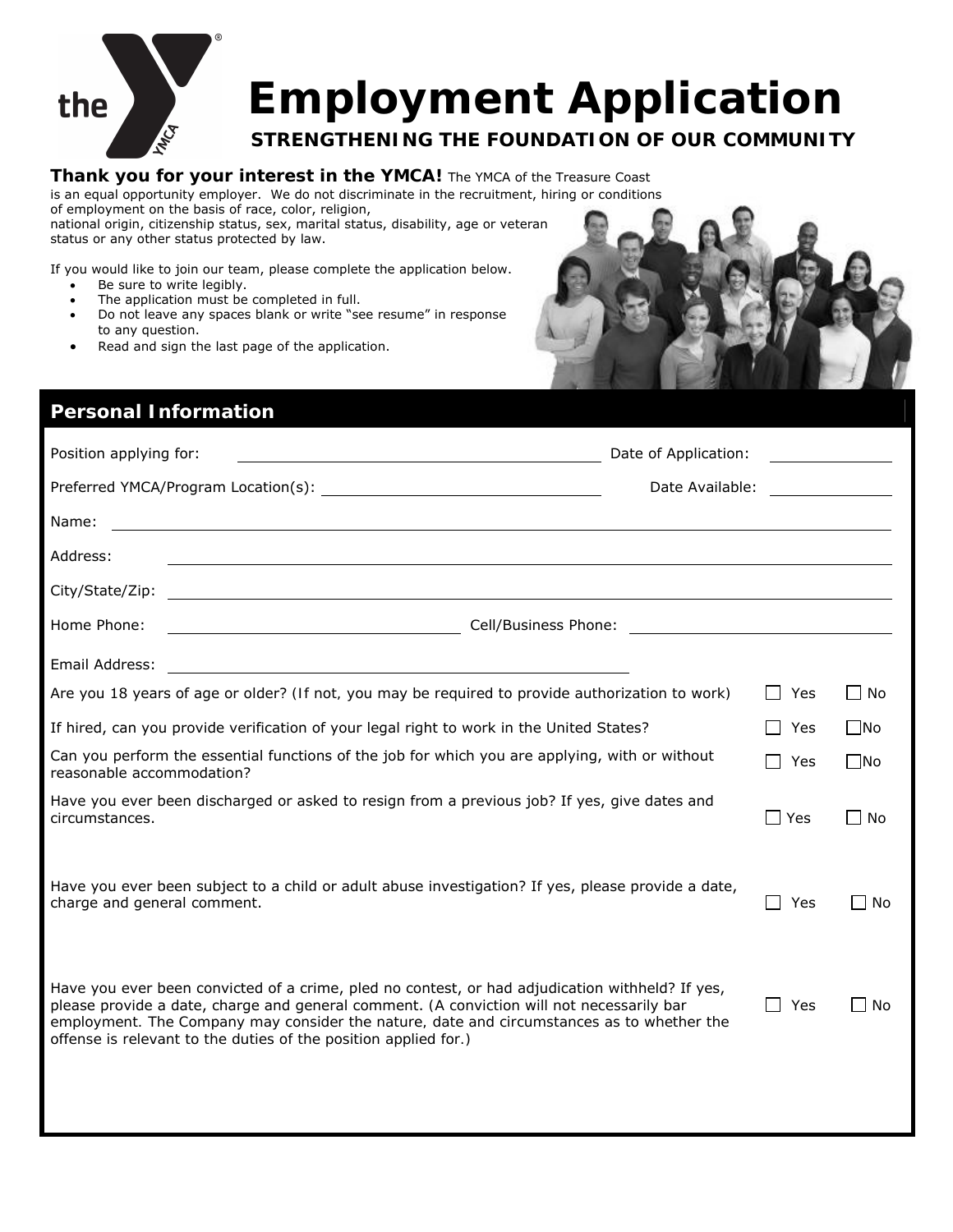| <b>Employment Information</b>                                                                                                                |        |         |           |                                                                                        |                  |                      |  |
|----------------------------------------------------------------------------------------------------------------------------------------------|--------|---------|-----------|----------------------------------------------------------------------------------------|------------------|----------------------|--|
| List available days/hours:                                                                                                                   |        |         |           |                                                                                        |                  |                      |  |
| Sunday                                                                                                                                       | Monday | Tuesday | Wednesday | Thursday                                                                               | Friday           | Saturday             |  |
|                                                                                                                                              |        |         |           |                                                                                        |                  |                      |  |
|                                                                                                                                              |        |         |           | Preferred Job Status:                                                                  | $\Box$ Full time | Part time            |  |
| What is your desired salary range?                                                                                                           |        |         |           | per   Hour   Year   Seasonal   As Needed                                               |                  |                      |  |
| If you are a student applying for seasonal work, will you be available during                                                                |        |         |           |                                                                                        |                  |                      |  |
| the school year?                                                                                                                             |        |         |           |                                                                                        | Yes              | $\Box$ No            |  |
| Are you willing to work a split shift?                                                                                                       |        |         |           |                                                                                        | <b>Yes</b>       | l I No               |  |
| If yes, when?<br>at which locations?                                                                                                         |        |         |           | Have you previously been employed by the YMCA of the Treasure Coast or any other YMCA? |                  | Yes                  |  |
| Do you have any relatives currently working for the YMCA of the Treausre Coast<br>or any other YMCA?<br>If yes, Name(s) and<br>Relationship: |        |         |           |                                                                                        | Yes              | $\Box$ No            |  |
| How did you hear about the YMCA?                                                                                                             |        |         |           | YMCA Staff Referral                                                                    |                  | □ YMCA Member        |  |
| Name of referral source:                                                                                                                     |        |         |           | School                                                                                 |                  | $\Box$ Advertisement |  |
|                                                                                                                                              |        |         |           | Walk-In                                                                                | $\Box$ Other     |                      |  |
|                                                                                                                                              |        |         |           | YMCA Website                                                                           |                  |                      |  |

### **Education & Training**

| <b>Educational Background</b>                                                                                                                                                  |                |             |                                 |        |            |
|--------------------------------------------------------------------------------------------------------------------------------------------------------------------------------|----------------|-------------|---------------------------------|--------|------------|
|                                                                                                                                                                                | Name of School | City, State | Diploma Awarded                 | Degree | Major      |
| High School<br><b>GED</b>                                                                                                                                                      |                |             | Yes<br><b>No</b><br>In Progress |        |            |
| College                                                                                                                                                                        |                |             | Yes<br><b>No</b><br>In Progress |        |            |
| Graduate<br>School                                                                                                                                                             |                |             | Yes<br>No<br>In Progress        |        |            |
| Vocational/<br>Other                                                                                                                                                           |                |             | Yes<br><b>No</b><br>In Progress |        |            |
| What languages do you speak and/or write fluently?<br>Describe any non-employment experience such as school or volunteer activities that might strengthen your<br>application. |                |             |                                 |        |            |
| <b>Safety &amp; Job Specific Certifications</b>                                                                                                                                |                |             |                                 |        |            |
| Type (CPR, First Aid, CDA, etc.)                                                                                                                                               |                | Provider    | Level                           |        | Expiration |
|                                                                                                                                                                                |                |             |                                 |        |            |
|                                                                                                                                                                                |                |             |                                 |        |            |
|                                                                                                                                                                                |                |             |                                 |        |            |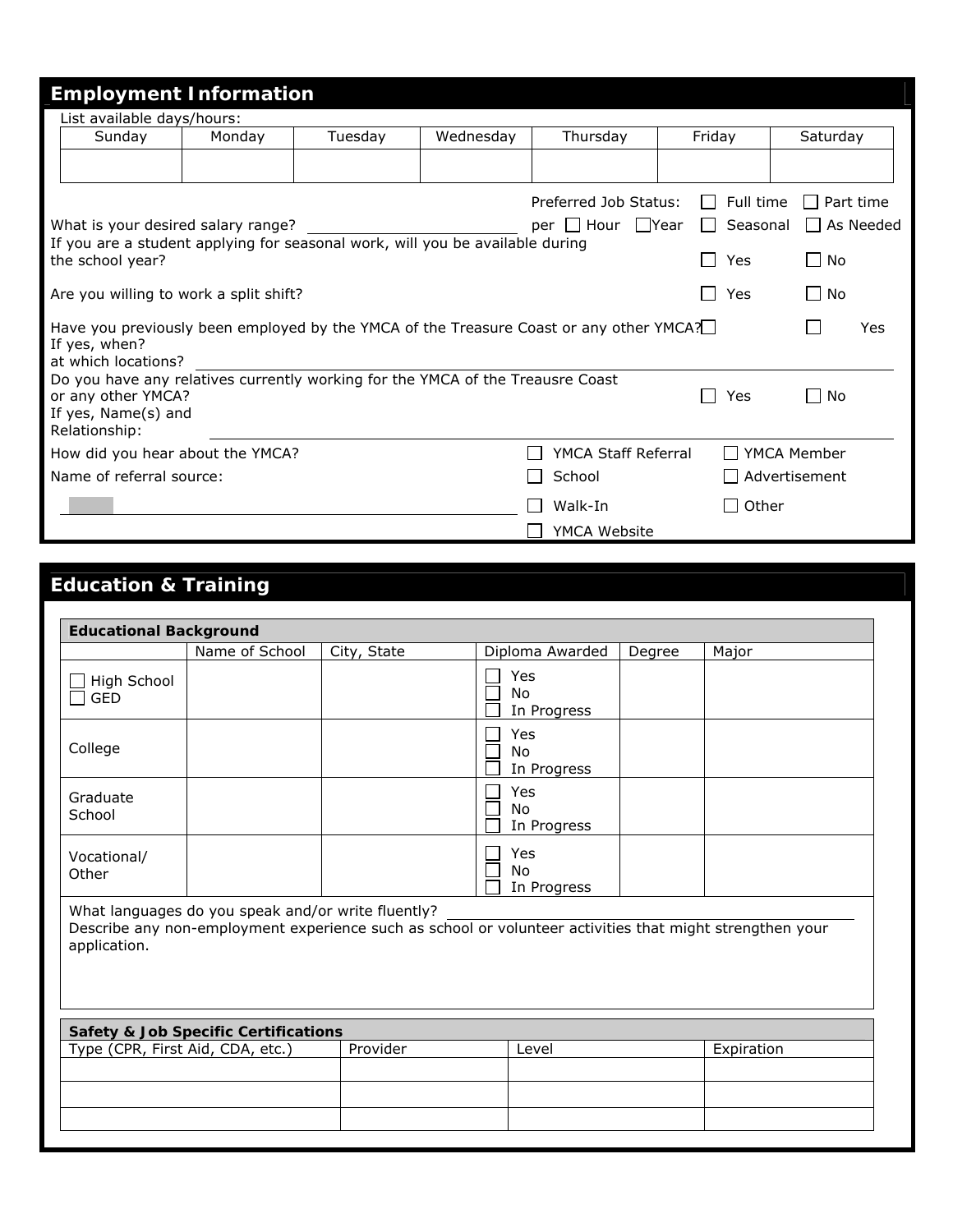**Employment History**  $\parallel$  List all previous employment during the past seven years starting with the most recent.

| Employer                       | Telephone | Dates Employed                     | Summarize the nature of the work    |
|--------------------------------|-----------|------------------------------------|-------------------------------------|
|                                |           | From:                              | performed and job responsibilities. |
| Address                        |           | To:                                |                                     |
|                                |           |                                    |                                     |
| Job Title                      |           | <b>Starting Hourly Rate/Salary</b> |                                     |
| Immediate Supervisor and Title |           | \$<br>per                          |                                     |
| Reason for Leaving             |           | <b>Ending Hourly Rate/Salary</b>   |                                     |
|                                |           | \$<br>per                          |                                     |
| May we contact this employer?  | Yes<br>No |                                    |                                     |
| Employer                       | Telephone | Dates Employed<br>From:            | Summarize the nature of the work    |
| Address                        |           |                                    | performed and job responsibilities. |
|                                |           | To:                                |                                     |
| <b>Job Title</b>               |           | <b>Starting Hourly Rate/Salary</b> |                                     |
| Immediate Supervisor and Title |           | \$<br>per                          |                                     |
| Reason for Leaving             |           | <b>Ending Hourly Rate/Salary</b>   |                                     |
|                                |           | \$<br>per                          |                                     |
| May we contact this employer?  | Yes<br>No |                                    |                                     |
| Employer                       | Telephone | Dates Employed                     | Summarize the nature of the work    |
| Address                        |           | From:                              | performed and job responsibilities. |
|                                |           | To:                                |                                     |
| Job Title                      |           | <b>Starting Hourly Rate/Salary</b> |                                     |
| Immediate Supervisor and Title |           | \$<br>per                          |                                     |
| Reason for Leaving             |           | <b>Ending Hourly Rate/Salary</b>   |                                     |
|                                |           | \$<br>per                          |                                     |
| May we contact this employer?  | Yes<br>No |                                    |                                     |
| Employer                       | Telephone | Dates Employed                     | Summarize the nature of the work    |
|                                |           | From:                              | performed and job responsibilities. |
| Address                        |           | To:                                |                                     |
| Job Title                      |           | <b>Starting Hourly Rate/Salary</b> |                                     |
| Immediate Supervisor and Title |           | \$<br>per                          |                                     |
| Reason for Leaving             |           | <b>Ending Hourly Rate/Salary</b>   |                                     |

May we contact this employer?  $\Box$  Yes  $\Box$  No

Please explain any gaps in your employment history.

What other business experience, personal experience, or training have you had that may have prepared you for this position?

\$ per